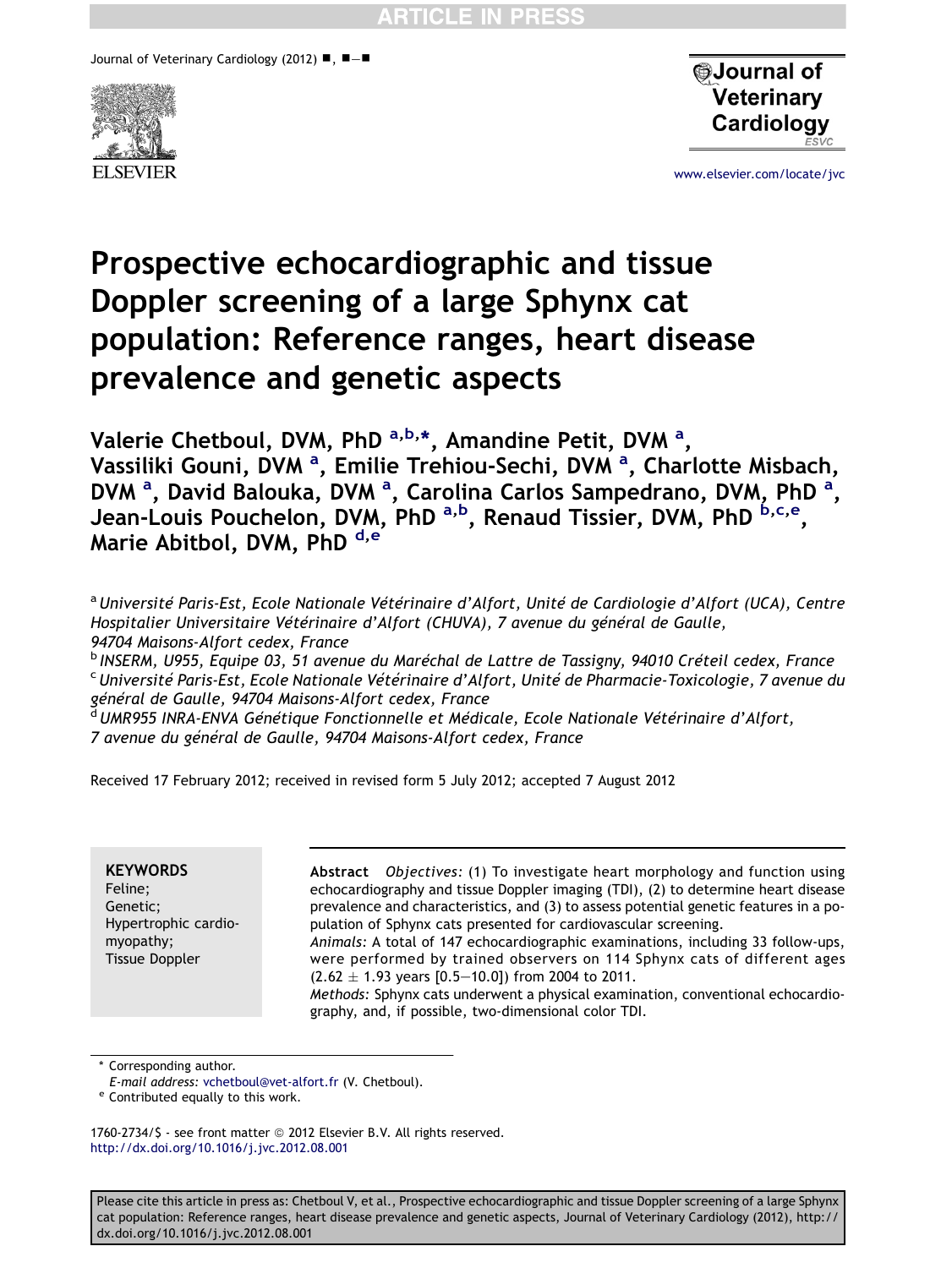Results: Conventional echocardiographic findings included 75/114 normal (65.8%) and 39/114 (34.2%) abnormal examinations with a diagnosis of either congenital heart diseases ( $n = 16$ ) or hypertrophic cardiomyopathy (HCM,  $n = 23$ ). In adult healthy cats, a significant body weight effect was observed for several echocardiographic variables, including end-diastolic left ventricular (LV) free wall  $(P < 0.01)$ , interventricular septum ( $P < 0.001$ ), and LV diameter ( $P < 0.001$ ). Mitral valve dysplasia (MVD) was observed as a single or associated defect in 15/16 cats with congenital heart diseases. A significant increase in HCM prevalence  $(P < 0.001)$  was observed according to age. The pedigree analysis of a large family ( $n = 81$ ) suggested an autosomal dominant mode of inheritance with incomplete penetrance for HCM.

Conclusions: Body weight should be taken into account when interpreting values of diastolic myocardial wall thicknesses in Sphynx cats. Additionally, HCM and MVD are two relatively common heart diseases in this feline breed. More pedigree data are required to confirm the inheritance pattern of HCM at the breed level. © 2012 Elsevier B.V. All rights reserved.

#### Abbreviations

| 2D          | two-dimensional              |
|-------------|------------------------------|
| Aο          | aorta                        |
| <b>HCM</b>  | hypertrophic cardiomyopathy  |
| <b>IVCT</b> | isovolumic contraction time  |
| <b>IVRT</b> | isovolumic relaxation time   |
| <b>IVS</b>  | interventricular septum      |
| IΑ          | left atrium                  |
| ١V          | left ventricle               |
| <b>LVFW</b> | left ventricular free wall   |
| <b>MVG</b>  | myocardial velocity gradient |
| TDI         | tissue Doppler imaging       |

The Sphynx (or Canadian hairless cat) is an uncommon almost hairless feline breed, which was first recorded in Canada in [1](#page-11-0)966.<sup>1-[3](#page-11-0)</sup> This breed is related to the Devon Rex breed, and both of them are characterized by mutations in the Keratin  $KRT71$  $KRT71$  gene.<sup>1</sup> The Cat Fanciers Association accepted this unusual looking breed for registration and competition in 1998. $3$  The Sphynx breed has been expanding in Europe for several years, and in November 2003 a Sphynx cat club was created in France in order to promote this breed.

The Sphynx cat has been mostly studied for skin diseases and muscular dystrophy.<sup>[4,5](#page-11-0)</sup> However, little data is available for this feline breed regarding normal two-dimensional (2D) echocardiographic and tissue Doppler imaging (TDI) variables, or the prevalence of heart diseases including hypertrophic cardiomyopathy  $(HCM).<sup>6</sup>$  $(HCM).<sup>6</sup>$  $(HCM).<sup>6</sup>$  This acquired heart disease is a primary myocardial disorder which is characterized by increased cardiac mass with a concentrically hypertrophied, non-dilated left ventricle (LV).<sup>[7](#page-11-0)-[10](#page-11-0)</sup> It is considered the most common

feline heart disease and remains a major cause of morbidity and mortality (the latter associated with a risk of sudden death).<sup>[7](#page-11-0)–[13](#page-11-0)</sup> One previous report has specifically characterized echocardiography in the Sphynx breed. Out of the 132 Sphynx cats that were examined during the study period, 35 presented with echocardiographic abnormalities consistent with a diagnosis of HCM. $<sup>6</sup>$  $<sup>6</sup>$  $<sup>6</sup>$  Regarding HCM in the</sup> Maine Coon and Ragdoll breeds, the epidemiological and clinical characteristics, echocardiographic hypertrophic patterns, survival, and genetic aspects have been described.<sup>[14](#page-11-0)-[18](#page-11-0)</sup> The aims of this prospective observational study were therefore (1) to investigate heart morphology and function using 2D echocardiography and TDI, (2) to determine heart disease prevalence and characteristics, and lastly, (3) to assess potential cardiac genetic features in a population of Sphynx cats presented for cardiovascular screening at the Cardiology Unit of Alfort from 2004 to 2011.

# Animals, materials and methods

#### Animals

Client- and breeder-owned Sphynx cats, brought to the Cardiology Unit of Alfort (National Veterinary School of Alfort, France) for cardiovascular screening between April 2004 and January 2011, were prospectively recruited. Cats receiving cardiac medications (i.e., benazepril, diltiazem, furosemide) were not included in the study. All animals underwent a complete physical and conventional echocardiographic examination. If the animal was calm, a 2D color TDI examination was also performed.

Reference intervals were established from healthy adult ( $\geq$ 12 months) Sphynx cats without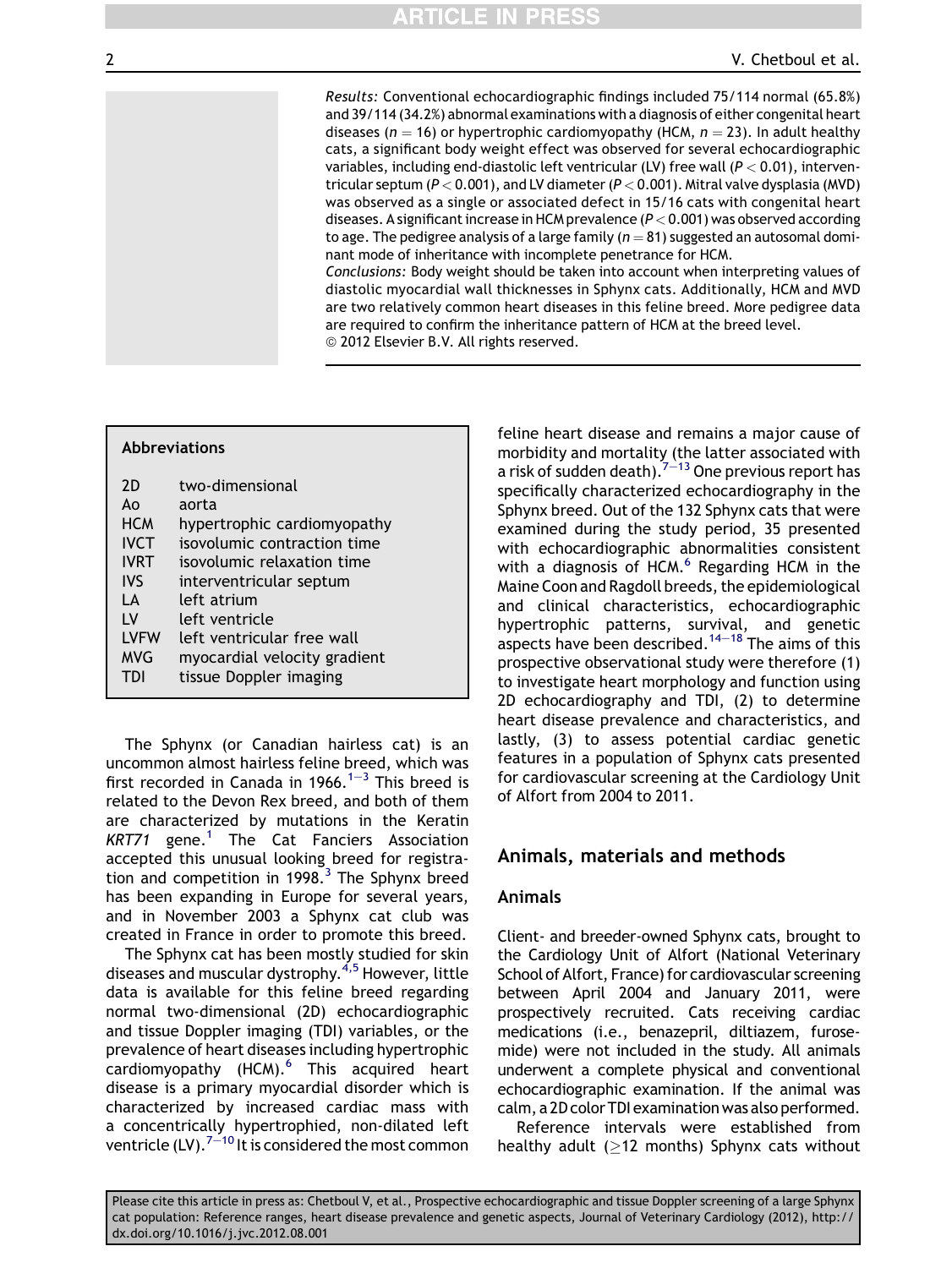any history of heart and respiratory diseases, and with LV myocardial wall thicknesses  $<$  6 mm.<sup>[7](#page-11-0)</sup> All healthy cats with end-diastolic myocardial wall thicknesses between 5 and 6 mm had to have a TDI examination showing no radial and longitudinal TDI diastolic abnormalities (i.e., early/late myocardial ratio (E/A) should be  $>1$ ) to be considered truly normal.[19](#page-11-0)

#### Conventional echocardiography and Doppler

Standard transthoracic M-mode, 2D and Doppler blood flow measurements were performed with continuous ECG monitoring by trained observers (CCS, VC, VG) in awake standing cats by use of 2 ultrasound units<sup>f</sup> equipped with  $7.5-10$  MHz phased-array transducers, as previously described and validated. $20$  A mean of 3 measurements was obtained for each M-mode parameter on 3 consecutive cardiac cycles on the same frame. Left ventricular end-diastolic and end-systolic diameters, and LV free wall (LVFW) and interventricular septal (IVS) thicknesses at end-diastole and endsystole were measured by use of the 2D-guided Mmode from the right parasternal short-axis view, $2^{1,22}$  and the LV shortening fraction was then calculated. The right ventricular end-diastolic diameter was also measured using the same Mmode view. As already performed in large feline populations,[19](#page-11-0) the right ventricular myocardial wall thickness was measured when it was the best defined, i.e., when maximal at end-systole.

The sub-aortic IVS thickness was measured at end-diastole using 2D mode from the right parasternal 5-chamber view at the level of the attachments of the chordae tendineae to the mitral valve leaflets.<sup>[23](#page-11-0)</sup>

The left atrium-to-aorta ratio (LA/Ao) was obtained from the right parasternal short-axis view at the level of the aortic valve using a 2D method, as previously described and validated by our group,<sup>[20](#page-11-0)</sup> and LA enlargement was defined as an LA/Ao >1.2 (upper cut-off obtained from a population of 100 prospectively recruited healthy cats).<sup>[19](#page-11-0)</sup>

Pulsed-wave Doppler parameters included peak systolic aortic and pulmonary flow velocities, early and late diastolic mitral inflow velocities, and the isovolumic relaxation time (IVRT, time interval between end of aortic flow velocity and onset of transmitral inflow). Continuous-wave Doppler was also used to measure the maximal systolic aortic flow velocity and to confirm an LV outflow tract a motion of the anterior mitral valve leaflet toward the LV outflow tract, was also assessed using both 2D and M-modes. $^{24}$  Additionally, both color-flow and continuous-wave Doppler modes were used to rule in or out a dynamic right ventricular outflow tract obstruction from the right parasternal short-axis view at the level of the aortic valve.

Hypertrophic cardiomyopathy was diagnosed as previously described, based on the following 2D and M-mode criteria: end-diastolic LVFW and/or IVS thickness  $>$ 6 mm on the M-mode exam or sub-aortic end-diastolic IVS thickness  $>6$  mm.<sup>[8](#page-11-0)</sup> Hypertrophy was considered as symmetric if the IVS/LVFW ratio at end-diastole was  $0.7-1.3$ , or as asymmetric with predominant IVS or LVFW thickening (if the enddiastolic IVS/LVFW was  $>1.3$  or  $<$  0.7, respectively) or if only 1 of these 2 myocardial walls were thickened.<sup>[25](#page-11-0)</sup> The whole morphological aspect of the heart (including papillary muscles) was also assessed using the 2D mode.

In cats  $>6$  years old with an LV hypertrophic pattern, HCM was diagnosed after excluding both systemic arterial hypertension (normal: systolic arterial blood pressure <160 mmHg in unstressed cats using the Doppler method)<sup>[26,](#page-12-0)g</sup> and hyperthyroidism (total plasma thyroxin levels [T4], reference range:  $10-50$  nmol/L).

#### Tissue Doppler study

All 2D color TDI examinations were performed in awake standing cats with continuous ECG monitoring by the same observers as for conventional echocardiography and using the same ultrasound units,<sup>f</sup> as previously described and validated.<sup>[27](#page-12-0)</sup> All TDI examinations were interpreted by a single trained observer (VC). Real-time color Doppler was superimposed on the gray scale with a high frame rate (between 180 and 280 frames/s). The Doppler receive gain was adjusted to maintain optimal coloring of the myocardium (i.e., without any black spots), and the Doppler velocity range was set as low as possible to avoid aliasing. All digital images were stored and analyzed using specific software.<sup>h</sup> A 1  $\times$  1 mm sample was used and a tissue velocity profile displayed in each sample location. Myocardial velocities resulting from radial LVFW motion were measured using the right

<sup>f</sup> Vivid 7 dimension and Vivid 7 BT03. General Electric medical system, Waukesha, WI, USA.

<sup>g</sup> 811-BL, Parks Medical Electronics, Inc., Aloha, OR, USA.

h Echopac Dimension, General Electric Medical System, Waukesha, Wisc, USA.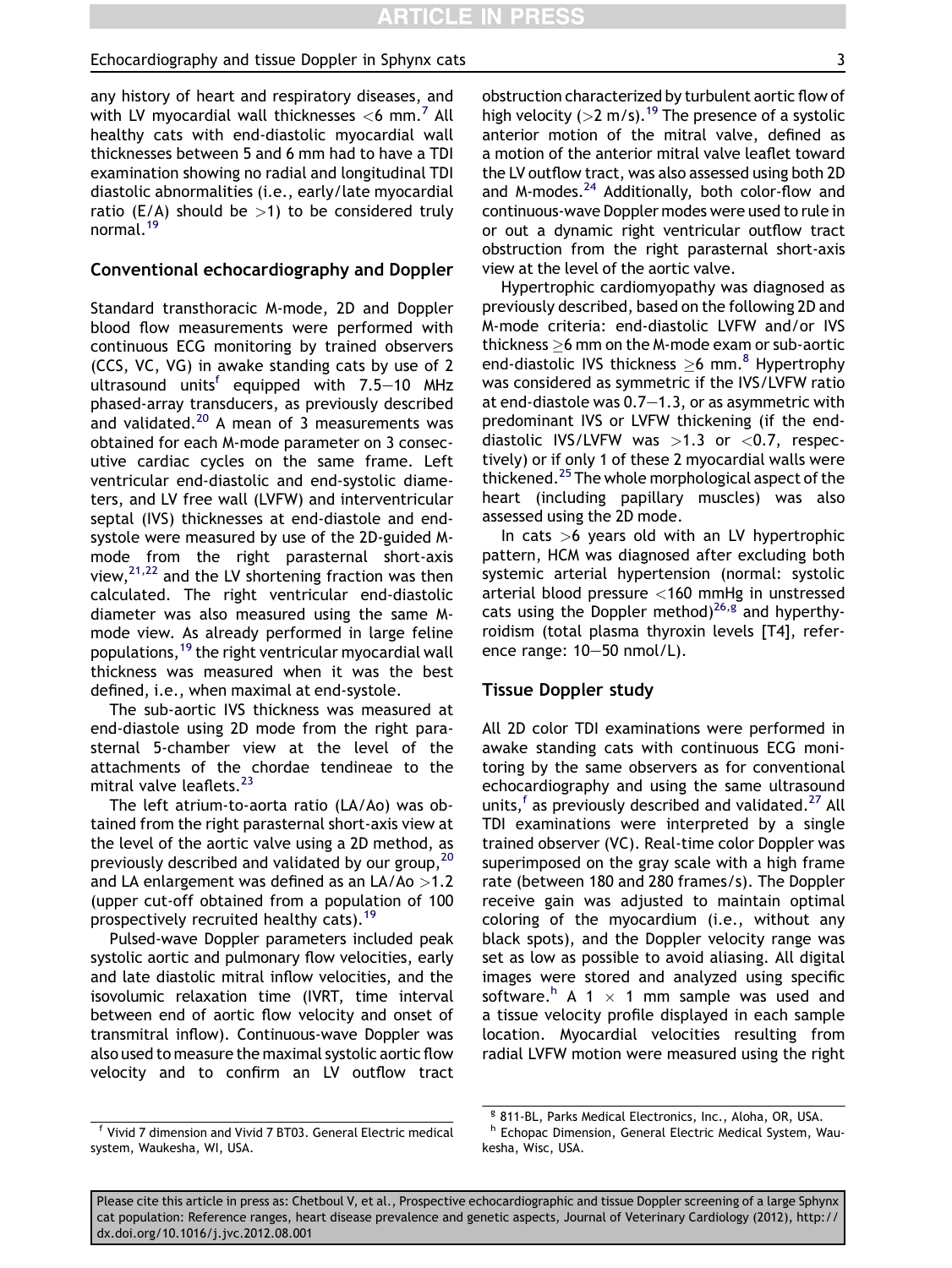parasternal ventricular short-axis view and measurements were made between the 2 papillary muscles in sub-endocardial and sub-epicardial segments of the LVFW. Longitudinal velocities were measured using the standard left apical 4 chamber view in 3 myocardial segments, i.e., 2 from the LVFW (at the base and the apex) and 1 from the IVS (at the base). Radial myocardial velocity gradients (MVG, cm/s, defined as the difference between sub-endocardial and subepicardial velocities) and longitudinal MVGs (defined as the difference between basal and apical LVFW velocities) were also calculated for each phase of the cardiac cycle. Time indices (TDI IVRT and isovolumic contraction time (IVCT)) were assessed on the same 3 consecutive cardiac cycles, with IVRT defined as the time interval between end of the TDI systolic wave (S) and onset of the TDI early diastolic wave (E), and IVCT as the time interval between end of the TDI late diastolic wave (A) and onset of the TDI S wave. The heart rate was calculated by ECG monitoring during each radial and longitudinal TDI examination and by averaging the same 3 cardiac cycles used for the velocity measurements.

#### Genetic analysis

Pedigrees of the examined Sphynx cats and their relatives, provided by breeders and owners, were mapped and drawn using the GenoPro software.<sup>1</sup>

#### Statistical analysis

Statistical analyses were performed by computer software.<sup>J</sup> All data were expressed as mean  $\pm$  standard deviation. Reference ranges were assessed for echocardiographic and TDI parameters from the mean  $\pm$  2 standard deviations. Normality of the different variables was tested using a Kolmogorov-Smirnov analysis in healthy cats. The normally distributed conventional echocardiographic and TDI variables were compared between healthy males and females with a Student  $t$ -test. Non-normally distributed parameters, including body weight and other conventional echocardiographic and TDI variables, were compared between healthy males and females using a non-parametric Mann-Whitney analysis. Similarly, an unpaired Student t-test was used to compare endocardial vs epicardial velocities and basilar vs apical velocities at each phase of the cardiac cycle in healthy cats for normally distributed variables, while non-normally distributed variables were compared using a Mann-Whitney test. Since body weight was not normally distributed, its correlation with conventional echocardiographic and TDI variables was assessed with a Spearman analysis  $(r<sub>s</sub>)$  in healthy cats. Since heart rate was normally distributed, correlation with conventional echocardiographic and TDI variables was assessed using the Pearson product moment correlation (r) in healthy cats. The overall prevalence of heart diseases in the study population was calculated according to the number of cats. Prevalence of heart diseases according to age was assessed using the number of examinations per age category. The percentage of animals with or without HCM was compared among age classes  $(<2, 2-4, 4-6,$  and  $>6$  years) using a Chi-square test. The level of significance was set at  $P < 0.05$ .

## Results

#### Study feline population

A total of 147 echocardiographic examinations, including 33 follow-ups, were performed between April 2004 and January 2011 on 114 owners' or breeders' untreated Sphynx cats. The feline population ( $n = 114$ ; age: 2.62  $\pm$  1.93 years  $[0.5-10.0]$ ; body weight: 3.95  $\pm$  1.1 kg  $[2.0-7.3]$ ) consisted of 54 males (3 neutered and 51 intact) and 60 females (5 neutered and 55 intact).

# Conventional echocardiographic and Doppler findings: reference ranges and prevalence of heart diseases

#### Reference ranges

Conventional echocardiographic findings included 91/147 normal (61.9%) and 56/147 (38.1%) abnormal examinations with a diagnosis of either congenital or acquired heart diseases. The 91 normal examinations were obtained in 75 different healthy Sphynx cats (with 16 follow-ups). Fiftythree of these 75 healthy Sphynx cats were used to establish 2D and M-mode echocardiographic and Doppler reference ranges (21 males (all intact) and 32 females (31 intact and 1 neutered); age: 2.04  $\pm$  1.27 years [1.0–6.0]; body weight:  $3.76 \pm 1.09$  kg [2.0–7.1]). Ten healthy Sphynx cats were excluded from the assessment of reference ranges because of their young age  $\left($  < 12 months). Twelve additional healthy Sphynx cats (7 males and 5 females) were excluded because they

<sup>&</sup>lt;sup>i</sup> GenoPro: [www.genopro.com](http://www.genopro.com).<br><sup>j</sup> Systat, version 10.0, SPSS Inc., Chicago, IL, USA.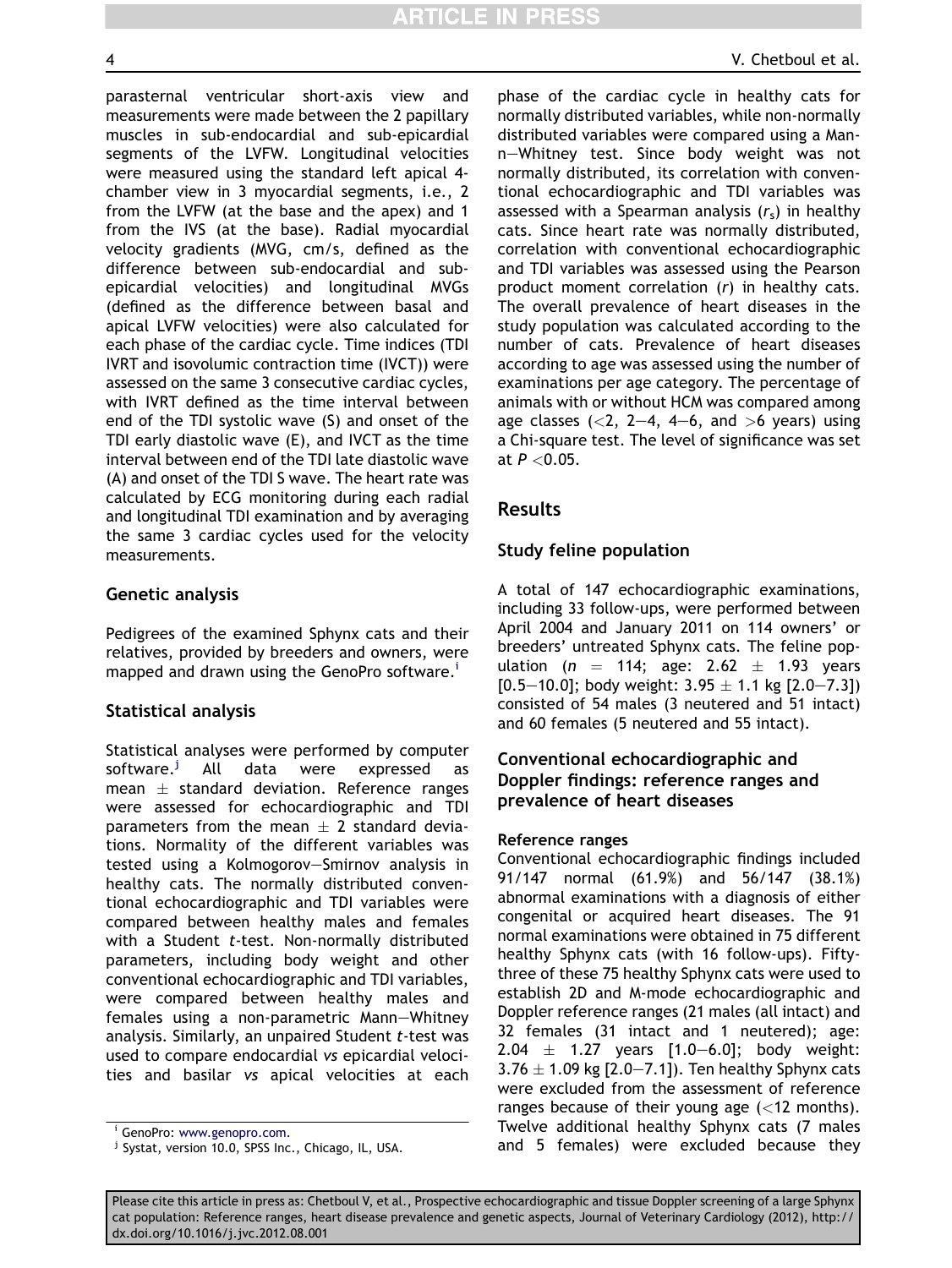showed TDI diastolic abnormalities and were therefore considered as equivocal. According to the above-mentioned inclusion criteria, the 53 normal Sphynx cats used for the assessment of echocardiographic reference ranges had myocardial wall thicknesses either  $<$ 5 mm (n = 43) or  $>$ 5 mm and  $<$ 6 mm with a normal TDI examination  $(n = 10)$ . All normal Sphynx cats with myocardial wall thicknesses  $\geq$ 5 and <6 mm had a body weight  $\geq$ 4.0 kg. Reference ranges are provided in Table 1. A significant gender effect was observed on body weight ( $P < 0.001$ ) and on the right ventricular end-systolic myocardial wall thickness ( $P < 0.05$ ). A significant positive correlation ( $r_s = 0.54$ ,  $P < 0.001$ ) was observed between the end-diastolic IVS thickness and body weight [\(Fig. 1\(](#page-5-0)A)). A similar significant positive correlation was observed for the LVFW ( $r_s = 0.43$ ,  $P < 0.01$ , [Fig. 1\(](#page-5-0)B)) and the LV diameter ( $r_s = 0.51$ ,  $P < 0.001$ , [Fig. 1](#page-5-0)(C)) at enddiastole. Lastly, a significant positive correlation was also observed with the LVFW ( $r_s = 0.62$ ,  $P < 0.001$ ), the IVS ( $r_s = 0.47$ ,  $P < 0.001$ ) and the right ventricular wall thickness  $(r_s = 0.42,$  $P < 0.01$ ) at end-systole.

Fusion of the 2 diastolic transmitral inflow waves (E and A) was observed in 8 of the 53 healthy Sphynx cats due to high heart rate. However, no correlation was found between heart rate and 2D, M-mode or Doppler variables.

Heart disease prevalence and characteristics

Two-dimensional and M-mode echocardiographic findings included 75/114 normal (65.8%) and 39/114 (34.2%) abnormal examinations with a diagnosis of either congenital heart diseases ( $n = 16$ ) or HCM  $(n = 23)$ . The overall prevalence of congenital heart diseases and HCM were therefore 14.0% (16/114) and 20.2% (23/114), respectively. [Fig. 2](#page-5-0) shows the distribution of heart disease prevalence according to age. The analysis of cardiac morphology using 2D echocardiography showed thick fibrous bands  $(3-4$  mm) linking the two LV papillary muscles in 6 cats, concomitant with an atrial septal defect  $(n = 1)$ , mitral valve dysplasia  $(n = 2)$  and HCM  $(n = 3)$ . None of the recruited cats were presented with right ventricular outflow tract obstruction.

Congenital heart diseases included mitral valve dysplasia ( $n = 10$ ), mitral valve dysplasia with a secundum-type atrial septal defect  $(n = 3)$ , mitral valve dysplasia with sub-valvular and valvular aortic stenosis ( $n = 1$ ), mitral valve dysplasia with a membranous ventricular septal defect  $(n = 1)$ , and a secundum-type atrial septal defect  $(n = 1)$ . Mitral valve dysplasia was characterized by thickening of the two mitral leaflets and of the chordae tendineae, leading to systolic mitral regurgitation confirmed by color-flow Doppler mode. A systolic heart murmur was detected in all these cats on cardiac auscultation. All of them were

| Table 1 | Means $\pm$ SD, minimum (Min) and maximum (Max) values, and reference ranges of conventional echo-            |  |  |  |
|---------|---------------------------------------------------------------------------------------------------------------|--|--|--|
|         | cardiographic and Doppler variables assessed in 53 healthy Sphynx cats older than 12 months. Reference ranges |  |  |  |
|         | were considered as mean $\pm$ 2SD.                                                                            |  |  |  |

|                                                    | Mean $\pm$ SD | $Min-max$     | Reference ranges |
|----------------------------------------------------|---------------|---------------|------------------|
| Heart rate (beats/min)                             | $196 + 21$    | $163 - 243$   | $153 - 240$      |
| Morphologic parameters                             |               |               |                  |
| Left atrium/aorta                                  | $0.90 + 0.14$ | $0.56 - 1.17$ | $0.63 - 1.18$    |
| Left ventricular end-diastolic diameter (mm)       | $15.2 + 1.6$  | $12.8 - 19.2$ | $12.0 - 18.4$    |
| Left ventricular end-systolic diameter (mm)        | $7.2 + 1.5$   | $3.6 - 11.4$  | $4.1 - 10.3$     |
| Left ventricular end-diastolic free wall (mm)      | $4.2 \pm 0.6$ | $2.9 - 5.3$   | $3.0 - 5.3$      |
| Left ventricular end-systolic free wall (mm)       | $7.8 \pm 1.0$ | $5.7 - 10.7$  | $5.8 - 9.9$      |
| Interventricular end-diastolic septum (mm)         | $4.4 \pm 0.4$ | $3.2 - 5.2$   | $3.6 - 5.3$      |
| Interventricular end-systolic septum (mm)          | $7.5 + 1.1$   | $5.5 - 11.4$  | $5.4 - 9.7$      |
| Sub-aortic septum thickness at end-diastole (mm)   | $3.7 \pm 0.8$ | $2.3 - 5.4$   | $2.0 - 5.3$      |
| Right ventricular end-diastolic diameter (mm)      | $3.0 \pm 1.4$ | $0.5 - 6.6$   | $0.3 - 5.8$      |
| Right ventricular end-systolic wall thickness (mm) | $3.4 \pm 1.3$ | $1.5 - 6.6$   | $0.9 - 5.9$      |
| Systolic function parameters                       |               |               |                  |
| Fractional shortening (%)                          | $53 + 7$      | $36 - 67$     | $39 - 67$        |
| Systolic maximal aortic flow velocity (m/s)        | $1.3 \pm 0.2$ | $0.8 - 1.7$   | $0.8 - 1.7$      |
| Systolic maximal pulmonary flow velocity (m/s)     | $1.2 \pm 0.2$ | $0.8 - 1.8$   | $0.8 - 1.6$      |
| Diastolic Doppler parameters <sup>a</sup>          |               |               |                  |
| Mitral E wave $(m/s)$                              | $0.9 + 0.2$   | $0.5 - 1.4$   | $0.6 - 1.3$      |
| Mitral A wave (m/s)                                | $0.6 \pm 0.2$ | $0.3 - 1.1$   | $0.3 - 1.0$      |
| Mitral E wave/A wave ratio                         | $1.5 + 0.4$   | $1.1 - 2.6$   | $0.8 - 2.2$      |
| Isovolumic relaxation time (ms)                    | $43 \pm 7$    | $22 - 55$     | $28 - 58$        |

 $a$  Data obtained in the 45 Sphynx cats with distinct E and A waves.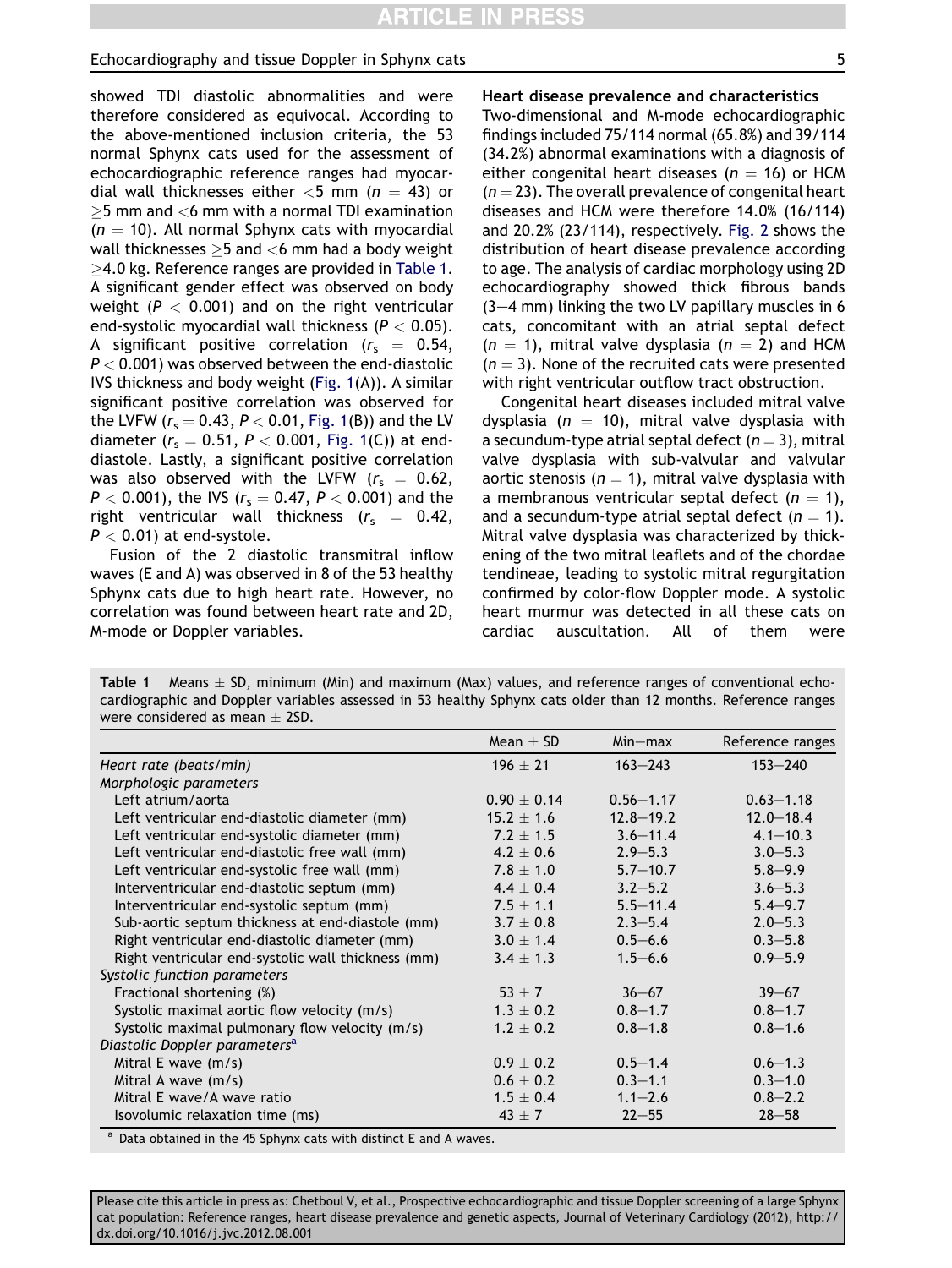<span id="page-5-0"></span>

Figure 1 Correlations between body weight and interventricular septum thickness (A), left ventricular free wall thickness (B) and left ventricular diameter (C) at end-diastole assessed in 53 healthy Sphynx cats older than 12 months.

asymptomatic except for the one with a 5 mmventricular septal defect that was presented with pulmonary edema when 10 years old. Only 2 cats showed dilated heart chambers using



Figure 2 Distribution of heart disease prevalence according to age. Out of the 114 recruited Sphynx cats, 39 (34.2%) were found abnormal with a diagnosis of either congenital heart diseases (16/114, 14.0%) or hypertrophic cardiomyopathy (HCM; 23/114, 20.2%) using conventional echocardiography.

echocardiography, i.e., one with the ventricular septal defect (markedly increased LA/Ao ratio  $=$  2.94) and one with sub-valvular and valvular aortic stenosis characterized by a maximal aortic flow velocity of 5.3 m/s and a slightly increased LA/Ao ratio (1.34; reference range  $[0.5-1.2]$ ).<sup>[19](#page-11-0)</sup>

The HCM population consisted of 14 males and 9 females (age:  $4.2 \pm 2.5$  years [1-10 years]). A significant increase in HCM prevalence was observed according to age ( $P < 0.001$ , Fig. 2), with most HCM cats being  $\geq$ 4 years old (13/23, 57%) and 6/23 cats  $(26%) \ge 6$  years (Fig. 2). All HCM cats except the one with congestive heart failure (pulmonary edema) were asymptomatic at the time of diagnosis. The majority (21/23, 91%) had a left apical systolic heart murmur on cardiac auscultation. All HCM cats had normal regular sinus rhythm on ECG tracings (concomitant with echocardiographic examinations), except for 2 cats that had single LV premature complexes (<10/min). Two-dimensional and Mmode echocardiography revealed four LV hypertrophic patterns: a concentric symmetric LV hypertrophic pattern (5/23, 22%), a concentric asymmetric LV hypertrophic patterns with predominant LVFW (7/23, 30%) or IVS (8/23, 35%) thickening, and a sub-aortic focal IVS hypertrophic pattern (3/23, 13%) characterized by normal 2D-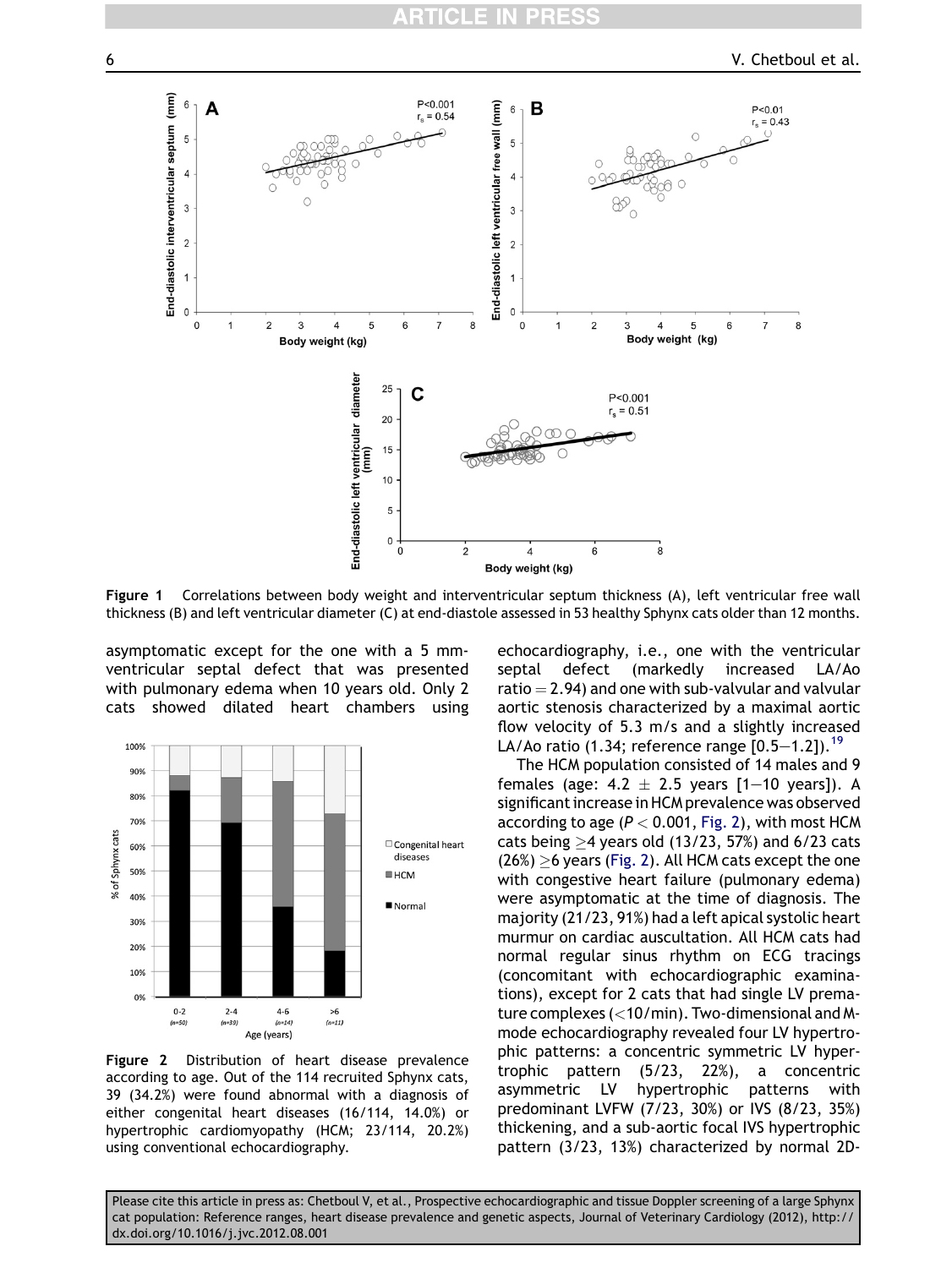guided M-mode ventricular measurements and an increased sub-aortic IVS at end-diastole using 2D mode. An LV outflow tract obstruction characterized by turbulent aortic flow of high velocity ( $>2$  m/ s)<sup>19</sup> was observed in 10/23 HCM cats, including  $2/5$ cats with concentric symmetric LV hypertrophy, 2/7 cats with predominant LVFW hypertrophy, 3/8 cats with predominant IVS hypertrophy, and all 3 cats with sub-aortic focal IVS hypertrophy.

At the time of writing, follow-up data were available for 18 of the 23 HCM cats (5 were lost to follow-up). All cats with follow-up had been asymptomatic at the time of diagnosis and all received one or more treatments after the initial HCM diagnosis, including furosemide ( $n = 1$ ) and benazepril ( $n = 18$ ). One of the 18 HCM cats with follow-up (6%) decompensated at the age of 7 years (congestive heart failure associated with syncope). Thirteen of the 18 cats with follow-up were still alive (age: 6.0  $\pm$  2.9 years [2.0–11.0]), while 5 (4 males and 1 female) had died for a strongly suspected cardiac reason (sudden death) at the age of 7.3  $\pm$  1.9 years [4.5–11.0]. Four of the 5 cats that died suddenly had an asymmetric HCM with predominant LVFW hypertrophy, either isolated  $(n = 1)$  or associated with sub-aortic focal IVS hypertrophy ( $n = 3$ ). The other cat was presented with sub-aortic localized IVS hypertrophy.

# Two-dimensional color TDI examination: reference ranges

A TDI examination could be performed in 47 out of the 65 adult healthy cats (72.3%) involved in the study. Twelve cats were excluded from the establishment of reference ranges because they showed TDI diastolic abnormalities. Reference ranges for 2D color TDI examination were therefore established from 35 of the 53 healthy Sphynx cats used to assess the 2D and M-mode echocardiographic reference ranges (13 males [all intact] and 22 females [21 intact and 1 neutered]).

As already described in the cat (Fig.  $3$ ),  $19.27$  all velocity profiles included 1 positive wave (S wave) and 2 negative waves (E and A waves in early and late diastole, respectively). Velocity patterns also included 2 isovolumic phases (IVCT [end of the A wave to the beginning of the S wave] and IVRT [end of the S wave to the beginning of the E wave]). Also as already described in cats from various breeds, myocardial velocities were significantly higher in the endocardial segments compared with the velocities in the epicardial segments, during systole, early and late diastole ( $P < 0.0001$ ), thus defining significant MVG between the inner and outer layers of the LVFW. Similarly, myocardial velocities were significantly higher in the basal segment, compared with velocities in the apical segment, during both systole and diastole  $(P < 0.001)$ , thus defining a significant longitudinal MVG in the LVFW from the base to the apex.

Reference ranges of TDI variables are provided in [Table 2](#page-7-0) for the radial motion of the LVFW and in [Table 3](#page-8-0) for the longitudinal motion of the LVFW and the basal IVS. No significant correlation was observed between TDI variables and body weight or heart rate, except between body weight ( $P < 0.05$ ) and S wave at apex ( $r_s = 0.43$ ), the systolic gradient between base and apex  $(r_s = -0.56)$ , and E  $(r_s = 0.39)$  and A  $(r_s = 0.37)$  waves at the apex.

Tissue Doppler imaging variables were not significantly different between males and females, except for E wave at the apex ( $P < 0.01$ ) and A wave at the base and the apex ( $P < 0.05$ ). Fusion of radial E and A waves was observed in 2/35 cats because of high heart rates (220 bpm and 253 bpm, respectively). Fusion of E and A waves was observed in the same 2/35 cats for the longitudinal motion of the LVFW (heart rate of 232 bpm and 253 bpm, respectively).

#### Genetic aspects

Pedigrees were obtained from the breeders or owners of 43 Sphynx cats; 16 HCM-affected cats, 21 HCM-non-affected cats, and 6 cats with TDI diastolic abnormalities only. All these cats were related [\(Fig. 4\)](#page-9-0). Cats of both sexes were equally affected with HCM (males:  $n = 8$ ; females:  $n = 8$ ). Three HCMaffected cats were born to an HCM-affected parent, 2 HCM-affected cats were born to a parent that was not affected with HCM but that had a congenital heart disease (atrial septal defect associated with mitral valve dysplasia), 1 HCM-affected cat was born to a parent that showed TDI abnormalities, and 2 HCM-affected cats were from 2 healthy parents. Eight HCM-affected cats were from 2 parents of unknown status. Additionally, 1 HCM-non-affected cat was from 2 HCM-affected parents. Finally, in a six-generation lineage, HCM-affected cats were present at 4 generations. These results suggest that HCM displays an autosomal dominant mode of inheritance with incomplete penetrance in this population. There were not enough pedigree data to explore the inheritance patterns of the congenital heart diseases observed in this Sphynx family.

#### **Discussion**

The first aim of the present study was to prospectively assess heart morphology and function using conventional echocardiography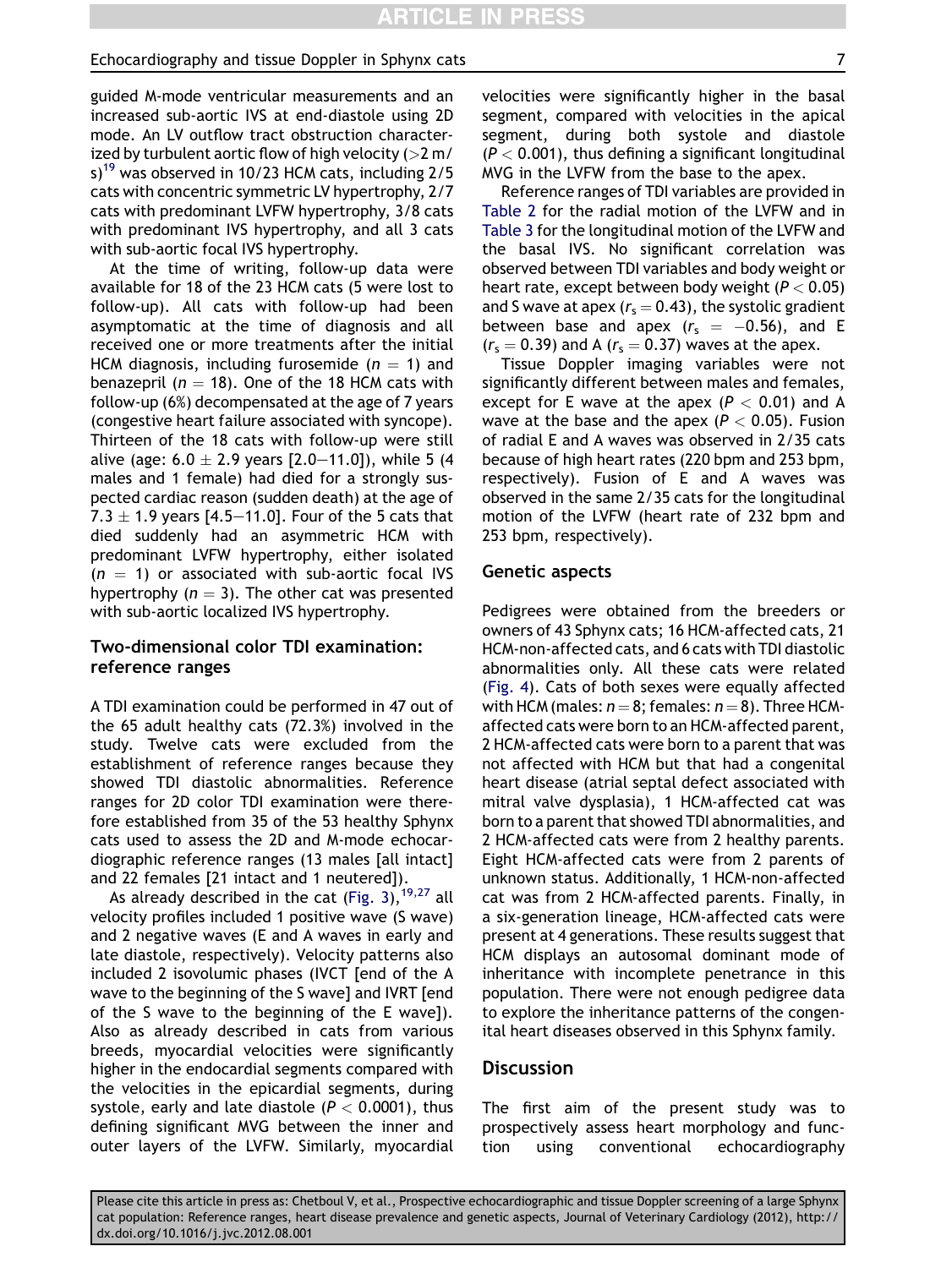<span id="page-7-0"></span>

Figure 3 Representative normal radial velocity profiles obtained in a healthy Sphynx cat by two-dimensional color tissue Doppler imaging from the right parasternal transventricular short-axis view, simultaneously in a sub-endocardial (yellow) and sub-epicardial (green) segment of the left ventricular free wall. The endocardial segment is moving more rapidly than the epicardial segment in systole and diastole. S, E and A: peak myocardial velocity during systole, early diastole and late diastole, respectively. IVCT: isovolumic contraction time. IVRT: isovolumic relaxation time. LV: left ventricle.

Table 2 Means  $\pm$  SD, minimum (Min) and maximum (Max) values, and reference ranges of tissue Doppler imaging variables for the radial motion of the left ventricular free wall assessed in 35 healthy Sphynx cats aged more than 12 months with normal conventional echocardiographic and Doppler examination. Reference ranges were considered as mean  $\pm$  2SD. Statistical comparisons were only performed between sub-epicardial and corresponding sub-endocardial values.

|                                           | $Mean + SD$       | $Min-max$     | Reference ranges |
|-------------------------------------------|-------------------|---------------|------------------|
| Heart rate (beats/min)                    | $196 + 22$        | $163 - 243$   | $153 - 240$      |
| Systolic variables                        |                   |               |                  |
| S wave in the sub-endocardium (cm/s)      | $6.0 \pm 1.3$     | $3.9 - 9.2$   | $3.3 - 8.7$      |
| S wave in the sub-epicardium (cm/s)       | $3.3 \pm 0.9^{b}$ | $1.8 - 5.9$   | $1.5 - 5.3$      |
| Systolic gradient between sub-endocardium | $2.8 \pm 0.9$     | $1.4 - 5.5$   | $1.0 - 4.6$      |
| and sub-epicardium                        |                   |               |                  |
| Diastolic variables <sup>a</sup>          |                   |               |                  |
| E wave in the sub-endocardium $(cm/s)$    | $5.9 + 1.4$       | $3.8 - 9.7$   | $3.1 - 8.6$      |
| E wave in the sub-epicardium $(cm/s)$     | $2.3 + 0.9^b$     | $0.9 - 5.0$   | $0.5 - 4.1$      |
| A wave in the sub-endocardium $(cm/s)$    | $3.2 + 1.0$       | $1.4 - 5.1$   | $1.2 - 5.1$      |
| A wave in the sub-epicardium $(cm/s)$     | $1.3 \pm 0.7^{b}$ | $0.4 - 3.8$   | $0 - 2.7$        |
| E/A ratio in the sub-endocardium          | $1.9 \pm 0.7$     | $1, 2 - 3, 8$ | $0.6 - 3.2$      |
| E/A ratio in the sub-epicardium           | $2.0 + 0.9$       | $1.0 - 5.4$   | $0.2 - 3.9$      |
| Isovolumic relaxation time (ms)           | $35 + 9$          | $19 - 50$     | $17 - 52$        |

<sup>a</sup> Data obtained in 33 Sphynx cats with distinct E and A waves.<br>
<sup>b</sup>  $P < 0.0001$  vs corresponding sub-endocardial value.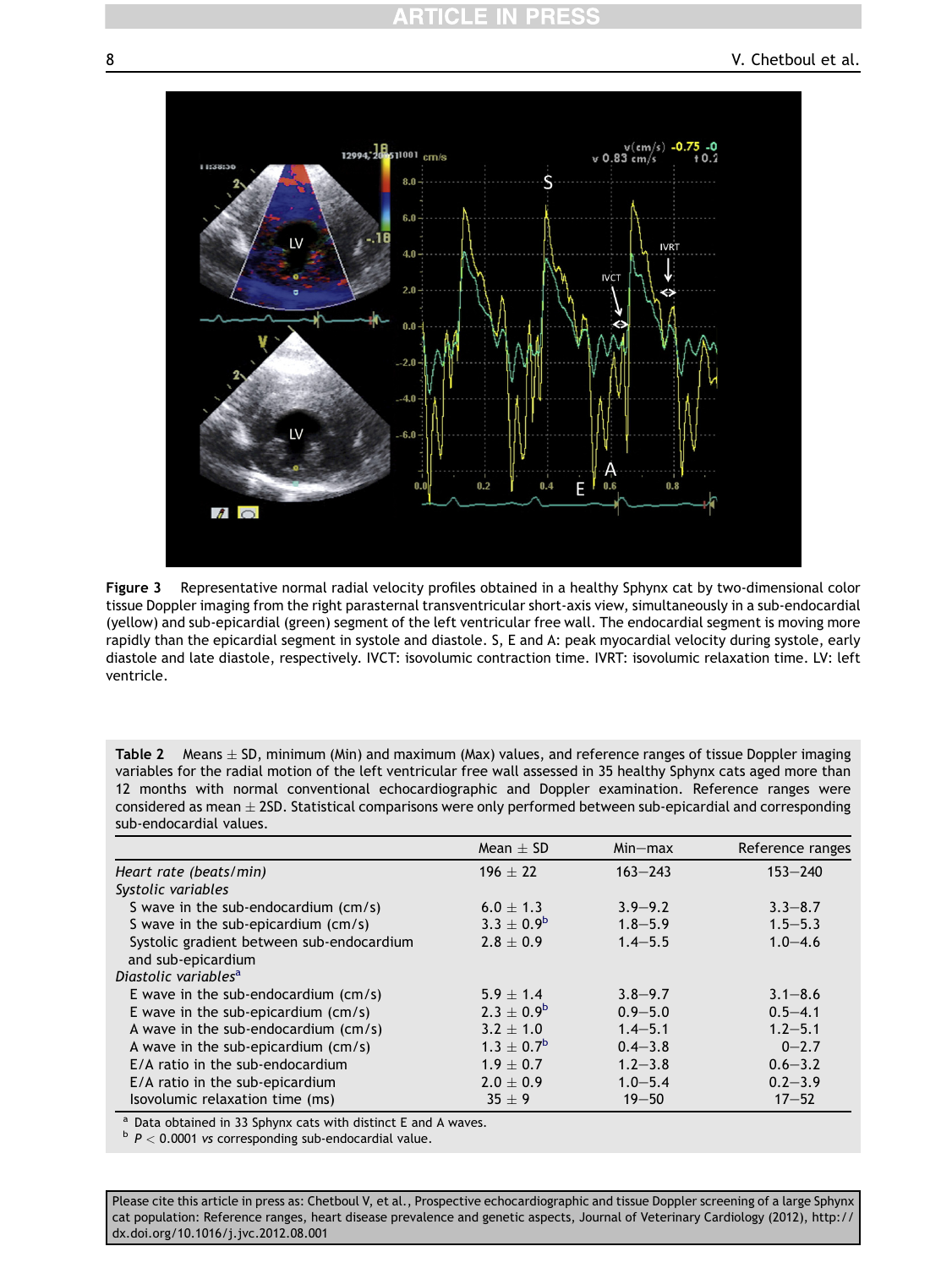# **TICLE IN PRE**

#### <span id="page-8-0"></span>Echocardiography and tissue Doppler in Sphynx cats 9

Table 3 Means  $\pm$  SD, minimum (Min) and maximum (Max) values, and reference ranges of tissue Doppler imaging (TDI) variables for the longitudinal motion of the left ventricular free wall (LVFW) and the interventricular septum (IVS) established in 35 healthy Sphynx cats aged more than 12 months with normal conventional echocardiographic and Doppler examination. Reference ranges were considered as mean  $\pm$  2SD. Statistical comparisons were only performed between basal and corresponding apical values.

|                                                    | $Mean + SD$           | $Min-max$    | Reference ranges |
|----------------------------------------------------|-----------------------|--------------|------------------|
| Heart rate (beats/min) during LVFW TDI examination | $203 \pm 22$          | $157 - 253$  | $159 - 247$      |
| Systolic LVFW variables                            |                       |              |                  |
| S wave at the base (cm/s)                          | $5.4 \pm 1.6$         | $2.7 - 10.1$ | $2.1 - 8.6$      |
| S wave at the apex $(cm/s)$                        | $2.7 + 1.7^{\circ}$   | $0.6 - 7.0$  | $0 - 6.0$        |
| Systolic gradient between base and apex (cm/s)     | $2.9 + 1.4$           | $1.2 - 6.9$  | $0.1 - 5.8$      |
| Diastolic LVFW variables <sup>a</sup>              |                       |              |                  |
| E wave at the base $(cm/s)$                        | $6.6 \pm 1.8$         | $3.8 - 10.4$ | $3.0 - 10.1$     |
| E wave at the apex (cm/s)                          | $3.1 + 1.8^{\circ}$   | $0.6 - 7.6$  | $0 - 6.7$        |
| A wave at the base (cm/s)                          | $3.5 + 1.4$           | $1.1 - 6.8$  | $0.7 - 6.2$      |
| A wave at the apex (cm/s)                          | $1.3 \pm 1.0^{\circ}$ | $0.3 - 3.7$  | $0 - 3.4$        |
| $E/A$ ratio at the base                            | $2.1 + 0.8$           | $1.1 - 4.0$  | $0.5 - 3.7$      |
| E/A ratio at the apex                              | $2.9 \pm 1.9^d$       | $1.1 - 10.7$ | $0 - 6.7$        |
| Isovolumic relaxation time at the base (ms)        | $47 + 11$             | $26 - 63$    | $26 - 68$        |
| Heart rate (beats/min) during IVS TDI examination  | $205 \pm 19$          | $185 - 253$  | $167 - 242$      |
| Systolic IVS variable <sup>b</sup>                 |                       |              |                  |
| S wave $(cm/s)$                                    | $6.4 \pm 1.5$         | $4.0 - 9.0$  | $3.5 - 9.3$      |
| Diastolic IVS variables <sup>b</sup>               |                       |              |                  |
| E wave at the base $(cm/s)$                        | $5.8 \pm 2.0$         | $3.5 - 9.9$  | $1.7 - 9.8$      |
| A wave at the base (cm/s)                          | $3.7 + 1.0$           | $2.3 - 5.6$  | $1.7 - 5.7$      |
| E/A ratio at the base                              | $1.6 \pm 0.4$         | $1.2 - 2.6$  | $0.9 - 2.3$      |

<sup>a</sup> Data obtained in 33 Sphynx cats with distinct E and A waves.<br>
<sup>b</sup> Data obtained in 19 Sphynx cats.<br>
<sup>c</sup> P < 0.001 vs corresponding basal value.<br>
<sup>d</sup> P < 0.05 vs corresponding basal value.

combined with 2D color TDI in healthy Sphynx cats. A 2D and M-mode echocardiographic examination provides global information on myocardial function, whereas TDI enables regional longitudinal and radial myocardial function to be quantified from measurements of myocardial velocities in different segments over time. These two ultrasound techniques are thus complementary, and so both were used in these investigations of the Sphynx breed. Two-dimensional color TDI, which has been shown to be repeatable and reproducible in the awake cat, $^{27}$  $^{27}$  $^{27}$  is also more sensitive than 2D and M-mode echocardiography in detecting myocardial dysfunction in this species, despite the absence of overt myocardial changes. For example, in a feline model of HCM (dystrophindeficient hypertrophic muscular dystrophy), our group demonstrated that TDI could consistently detect LVFW dysfunction despite the absence of myocardial hypertrophy in all mutated animals.<sup>[28](#page-12-0)</sup> Similarly, in cats affected by spontaneous HCM and in Maine Coon cats heterozygous for the A31P mutation in the myosin-binding protein C gene, TDI was shown to be capable of detecting segmental functional changes in non-hypertrophied

myocardial wall segments.<sup>[29](#page-12-0)–[31](#page-12-0)</sup> This led us in the present study to define specific TDI reference intervals for the Sphynx breed, which, like other feline breeds, seems predisposed to HCM.<sup>[6](#page-11-0)</sup> Moreover, owing to the above-mentioned high sensitivity of the TDI technique, only 53 of the 65 healthy Sphynx cats older than 12 months were used to establish conventional echocardiographic reference ranges in the present study: 12 healthy Sphynx cats were excluded because of TDI diastolic abnormalities consistent with those observed at an early stage of occult HCM (i.e., longitudinal  $E/A$  ratio  $<$ 1 in the IVS and/or the LVFW).  $29 - 31$  $29 - 31$  $29 - 31$ 

We have already reported an overall effect of breed on both standard echocardiographic and 2D color TDI variables in the dog, using a general linear model.<sup>[32](#page-12-0)</sup> A similar breed-dependent response has also been reported by our group in the cat based on a population of 100 healthy cats from 6 different breeds.<sup>19</sup> In the latter prospective study, the effect of breed, body weight, sex and age was tested on the same conventional echocardiographic and radial TDI variables as those assessed here. These effects were also tested on the same longitudinal TDI variables,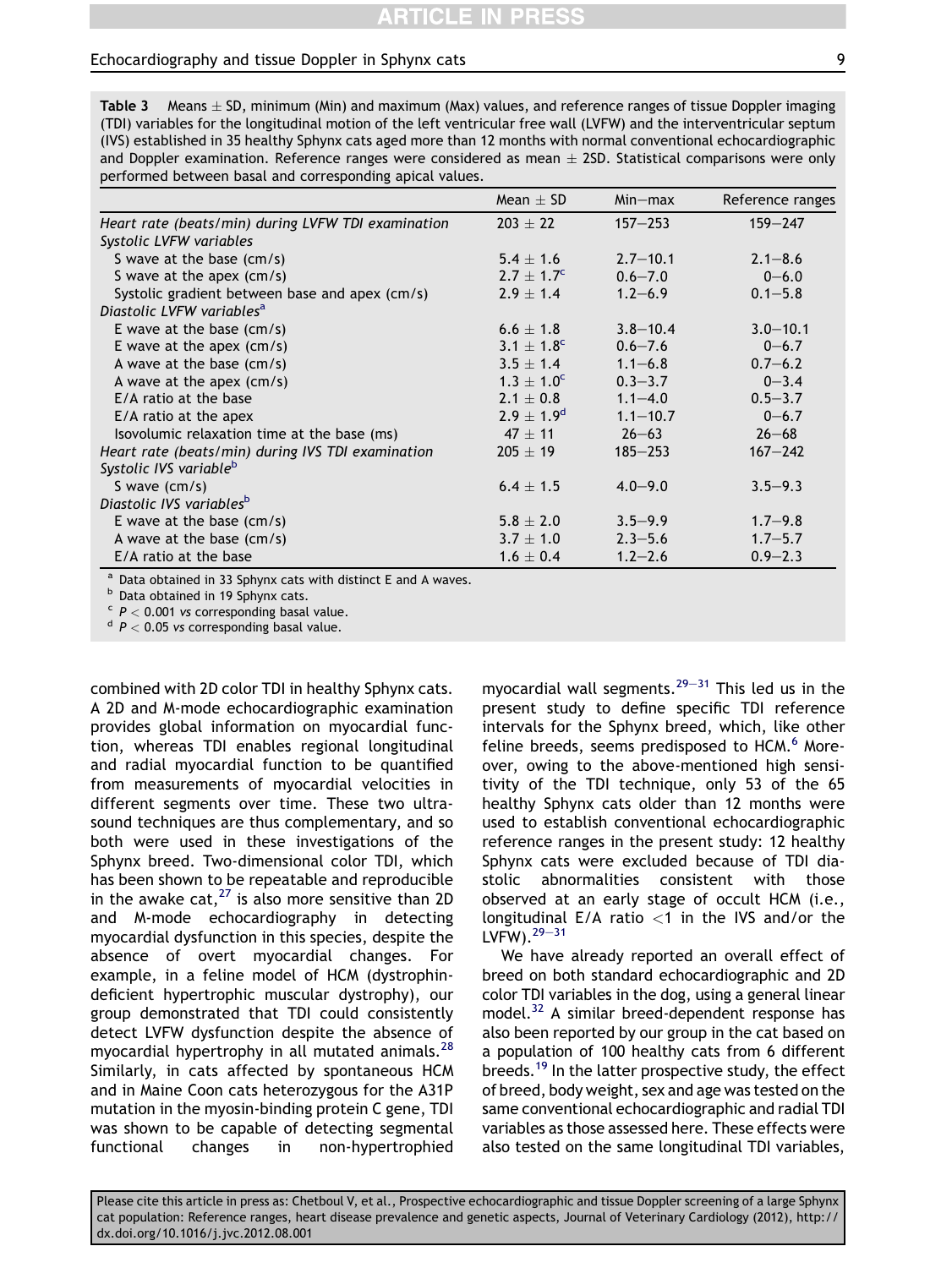# CLE

<span id="page-9-0"></span>10 V. Chetboul et al.



Figure 4 Pedigree of a large Sphynx cat family ( $n = 81$ ) segregating hypertrophic cardiomyopathy (HCM) and tissue Doppler imaging (TDI) diastolic myocardial abnormalities. Circles represent females, squares represent males. HCMaffected cats are shown in black ( $n = 16$ ), HCM-non-affected cats are shown in white ( $n = 21$ ). Cats with a dot in their symbol showed TDI abnormalities ( $n = 6$ ) and cats with an interrogation mark were not examined (unknown status,  $n = 38$ ). This pedigree suggests that HCM displays an autosomal dominant inheritance pattern with incomplete penetrance.

except for IVS (the mitral annulus was studied instead).<sup>[19](#page-11-0)</sup> A breed effect was detected for all Mmode and 2D end-diastolic variables (LVFW, LV and right ventricular diameters, IVS, sub-aortic IVS thickness) and for several standard Doppler variables (mitral E wave, IVRT, peak systolic pulmonary flow velocity), with a body weight effect for end-diastolic ventricular diameters and LVFW.[19](#page-11-0) Similarly, the effect of breed was predominant for the radial and longitudinal TDI variables for which a significant effect was detected (i.e., 44% of the radial TDI variables and 27% of the longitudinal diastolic variables). These results implied that reference ranges for both standard and TDI techniques should be determined for each feline breed. However, as there were too few Sphynx breed cats ( $n = 6$ ) in the latter study, standard echocardiographic and TDI reference ranges were determined only for the 2 feline breeds with the highest number of animals, i.e., Maine Coon and Domestic shorthair cats.<sup>[19](#page-11-0)</sup>

In the present study, specifically devoted to the Sphynx breed, a significant correlation was observed between body weight and several end-diastolic variables (i.e., LVFW, IVS, and LV diameter). This again illustrates the effect of body weight on standard echocardiographic measurements, suggesting that even in a given breed, body weight should be taken into account when interpreting values of diastolic myocardial wall thicknesses (particularly in the upper ranges between 5 and 6 mm). In the present study, all normal Sphynx cats had end-diastolic myocardial wall thicknesses <5.4 mm and those with myocardial wall thicknesses between 5.0 mm and 5.3 mm weighed more than 4.0 kg. According to these results, upper cut-offs of 5.0 mm and 5.5 mm, for end-diastolic myocardial wall thicknesses in Sphynx cats weighing  $<$ 4 kg and  $>$ 4 kg, respectively, would probably be more suitable than a 6.0 mm cut-off. Similar results were obtained in a recent retrospective report by Mottet et al., $6$  in which the aim was to determine normal reference values for 2D and M-mode echocardiographic variables in 89 non-sedated healthy young adult Sphynx cats.<sup>6</sup> The mean values obtained for end-diastolic LVFW and IVS were 4.13 mm and 3.98 mm with 95% confidence intervals (based on mean  $\pm$  1.96 standard error of the mean) of  $4.00-4.25$  mm and  $3.82-4.15$  mm, respectively. As in our study, a significant correlation was observed between body weight and several variables, including LA and Ao in 2D and M-mode and the end-diastolic LVFW in Mmode. Additionally, the body weight of males was significantly higher than that of females and, as a probable consequence, several echocardiographic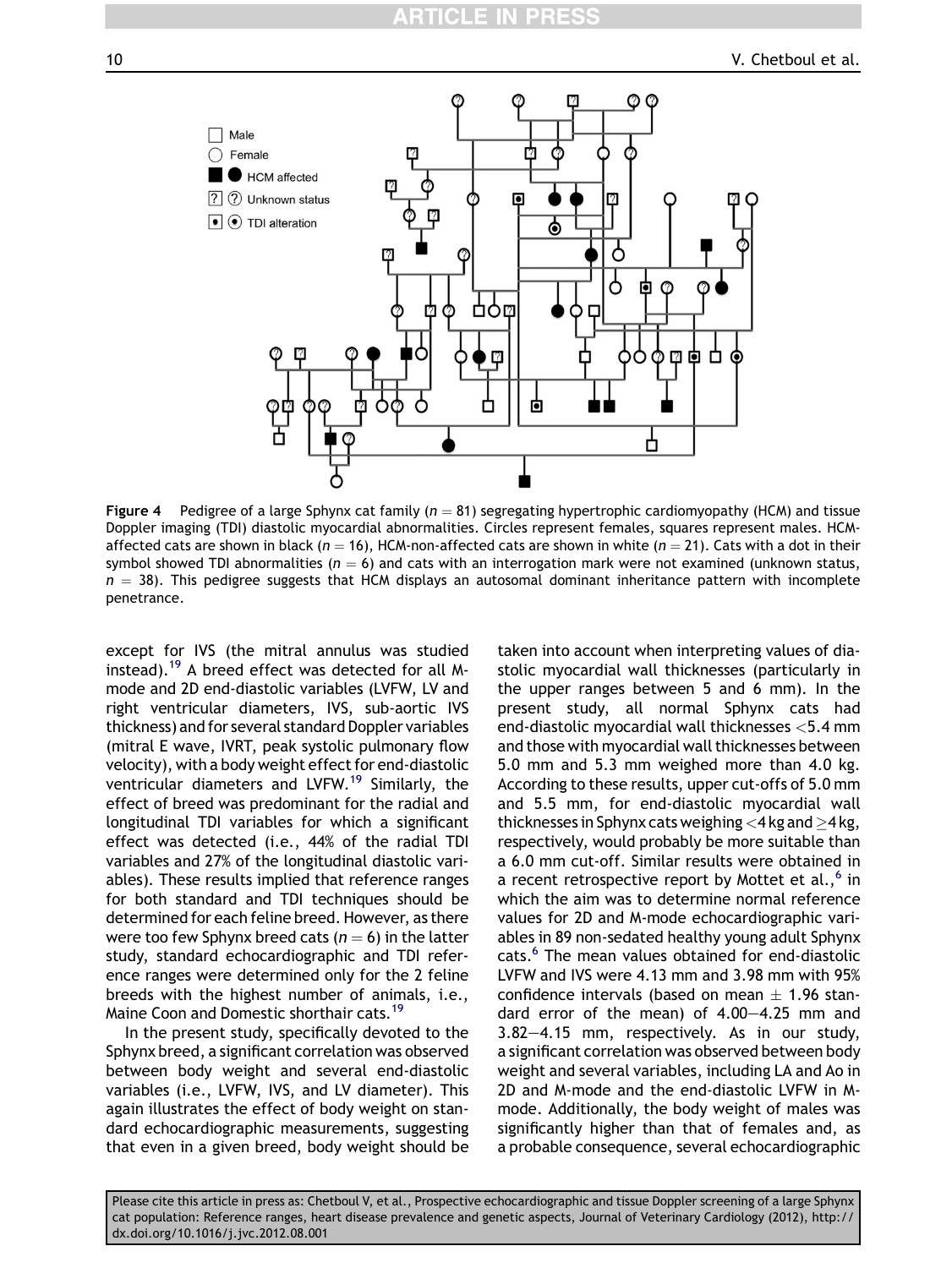variables, such as LA and Ao in 2D and M-mode, enddiastolic LV diameter and LVFW in M-mode, differed significantly between males and females.

As in the report by Mottet et al.,  $6$  relatively high heart rates were recorded in the present study (196  $\pm$  21 bpm [163-243] during standard echocardiographic examinations). This might be related to the young age of the recruited animals but might also be a breed specificity, in part related to stress sensitivity and low body weight. By comparison, the heart rate in a similar study performed in healthy young adult Maine Coon cats (body weight of  $5.0 \pm 1.0$  kg  $[3.5-7.1]$ ) was 176  $\pm$  17 bpm [140-200].<sup>[33](#page-12-0)</sup>

The second aim of the present study was to determine the prevalence of heart diseases and their characteristics, including potential genetic features, in the study feline population. As re-ported by Mottet et al.,<sup>[6](#page-11-0)</sup> mitral valve dysplasia and HCM were the two main heart diseases diagnosed in Sphynx cats in the present study. Mitral valve dysplasia was observed in 15 out of the 114 recruited cats (13.2%) and was found as a single or associated defect in all Sphynx cats (except one) that were affected by congenital heart diseases. Tricuspid valve dysplasia is known to have a genetic basis in the dog, and a heritable basis for mitral valve dysplasia in cats and some breeds of dogs is highly suspected.<sup>[34](#page-12-0)-[36](#page-12-0)</sup> Unfortunately the pedigree data obtained in the present study were insufficient to confirm the inheritance pattern of this congenital heart disease in the Sphynx breed.

In the present study, HCM (including various echocardiographic LV hypertrophic patterns) was detected in 23 of the 114 cats investigated (20.2%), and was the only acquired heart disease diagnosed in the study population. This confirms that the Sphynx cat, like other feline breeds,  $7-16,23$  $7-16,23$  $7-16,23$  is highly predisposed to HCM, which is characterized by a heterogeneous phenotypic expression. As previously reported,  $8,12,13$  most HCM cats were young adults (mean age of 4.2 years) with a significant increase in prevalence according to age but a wide age range at diagnosis  $(1-10 \text{ years})$ and at death  $(4.5-11 \text{ years})$ . These results confirm that HCM may develop in Sphynx cats at any adult age, with one quarter of HCM cats being diagnosed at 6 years old or more (i.e., after the main breeding period). This emphasizes the difficulty of eradicating or at least decreasing the disease prevalence in affected strains. These results confirm that HCM may allow for normal longevity (as suggested by Mottet et al.), $<sup>6</sup>$  $<sup>6</sup>$  $<sup>6</sup>$  but on the other</sup> hand may be associated with a risk of cardiac death (all deaths reported here were sudden deaths).

Although males are commonly overrepresented in feline HCM populations,  $7-9,12,13$  $7-9,12,13$  $7-9,12,13$  in our study Sphynx cats from both sexes were affected by HCM (14 males and 9 females) with an equal proportion of males and females in the large family subjected to pedigree analysis (8 males and 8 females). Unlike the HCM cats in previous studies, most of those in our study were asymptomatic at the time of diagnosis (i.e., 96% vs 47% and 33% in the reports by Payne et al. and Rush et al., respectively).<sup>[12,13](#page-11-0)</sup> However, this difference may be explained by the specific recruitment of HCM cats in the present study, with most being cardiac screenings performed on young cats involved in a breeding program as is mandated by the French Sphynx club.

In the Maine Coon breed, a causative mutation for inherited HCM was identified within the gene encoding the sarcomeric cardiac myosin-binding protein C (MYBPC3).<sup>[15](#page-11-0)</sup> This mutation was shown to be a guanine-to-cytosine transition in MYBPC3 exon 3 (G93C), inducing the production of an aberrant protein by changing the conserved alanine of the 31st codon into a proline  $(A31P)$ . <sup>[15](#page-11-0)</sup> A second separate causative mutation has been identified in the same gene in the Ragdoll cat.<sup>[16](#page-11-0)</sup> Two reports (one American and one European), demonstrated a high prevalence of the G93C mutation in the Maine Coon breed  $(34% - 41.5%$ , respectively).<sup>[17,18](#page-11-0)</sup> However, none of the Sphynx cats tested in the latter studies were positive for the G93C mutation ( $n = 8$  and  $n = 60$ , respectively). $17,18$  Additionally, in a recent study by Meurs et al., the analysis of MYBPC3 and 7 other sarcomeric candidate genes in cats with HCM, including Sphynx cats, did not allow for the identification of a causative mutation for HCM. $37$ Nevertheless, in the present study, the pedigree analysis of a large family ( $n = 81$ , including 43 echo and TDI tested cats) suggests that HCM displays an autosomal dominant mode of inheritance with incomplete penetrance in this breed. A similar inheritance pattern has been described in Maine Coons and British shorthairs.<sup>[15,38](#page-11-0)</sup>

This report presents several limitations. The study population was relatively young, as most recruited cats were breeder-owned animals that underwent cardiac screening before mating. As only 23 cats were diagnosed with HCM, the results regarding HCM are only preliminary data that need to be verified by larger multicenter studies including higher numbers of affected cats. No histopathologic examination could be performed in cats that died suddenly. Therefore, peracute congestive heart failure could not be distinguished with certainty from sudden death, and causes of sudden death other than HCM could not be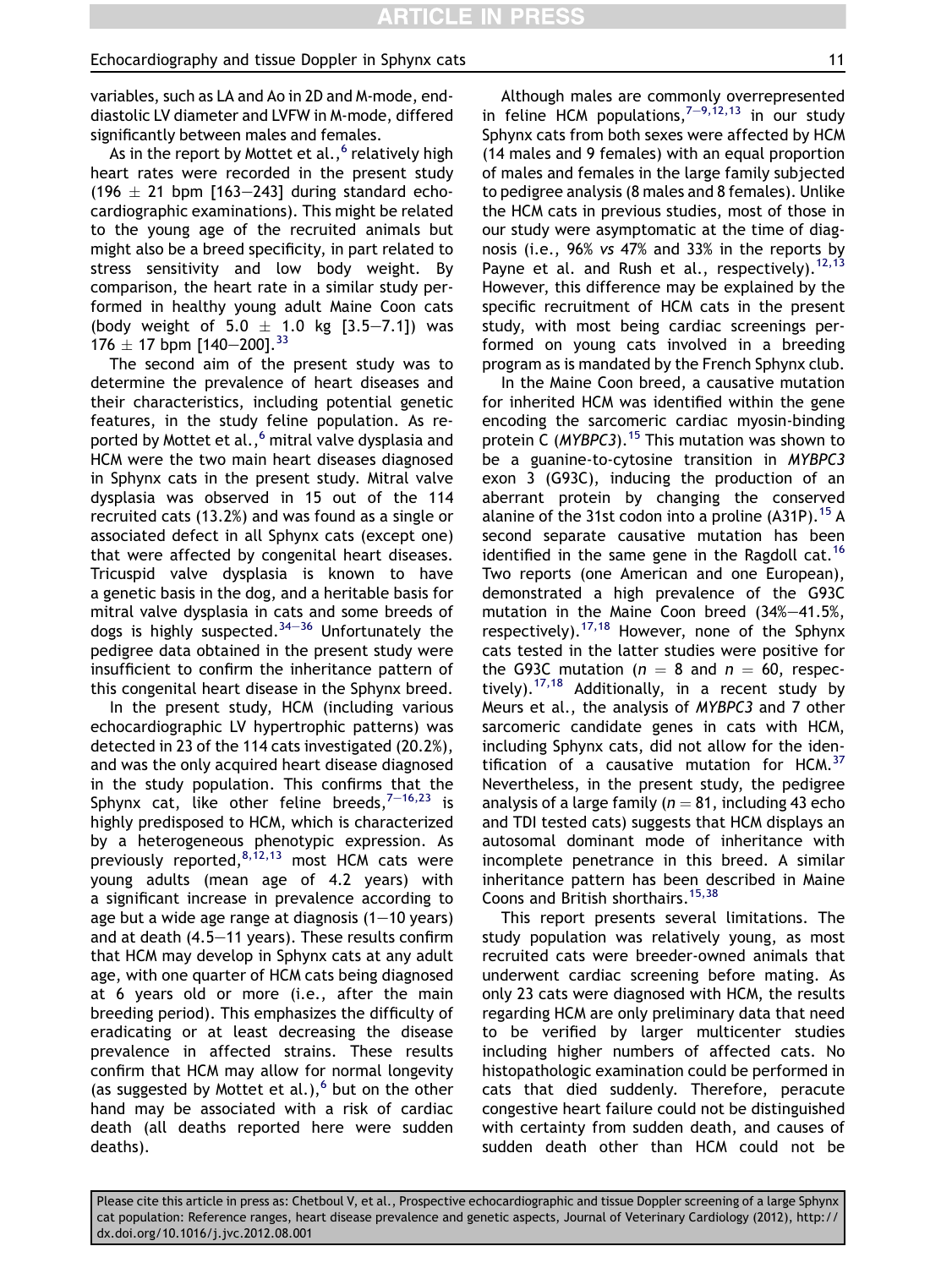<span id="page-11-0"></span>excluded. Lastly, as screening tests represented the main part of the echocardiographic examinations, the present study population may not fully represent the "natural" Sphynx cat population.

## Conclusions

In conclusion, the present report provides reference ranges for conventional echocardiographic and 2D color TDI examinations, and demonstrates a significant body weight effect on M-mode and 2D myocardial wall thickness values. It also confirms the genetic predisposition of Sphynx cats to HCM, with an autosomal dominant mode of inheritance and incomplete penetrance as is seen in Maine Coon and British shorthair cats. However, more clinical and pedigree data are required both to confirm these results at the breed level and to analyze the segregation of mitral valve dysplasia in the Sphynx breed.

# Conflict of interest

There are no conflicts of interest for any author.

# References

- 1. Gandolfi B, Outerbridge CA, Beresford LG, Myers JA, Pimentel M, Alhaddad H, Grahn JC, Grahn RA, Lyons LA. The naked truth: Sphynx and Devon Rex cat breed mutations in KRT71. Mamm Genome 2010;21:509-515.
- 2. Menotti-Raymond M, David VA, Pflueger SM, Lindblad-Toh K, Wade CM, O'Brien SJ, Johnson WE. Patterns of molecular genetic variation among cat breeds. Genomics 2008;9:1-11.
- 3. CFA breed standard. [http://www.cfa.org/client/breedSphynx.](http://www.cfa.org/client/breedSphynx.aspx) [aspx.](http://www.cfa.org/client/breedSphynx.aspx)
- 4. Martin PT, Shelton GD, Dickinson PJ, Sturges BK, Xu R, LeCouteur RA, Guo LT, Grahn RA, Lo HP, North KN, Malik R, Engvall E, Lyons LA. Muscular dystrophy associated with alpha-dystroglycan deficiency in Sphynx and Devon Rex cats. Neuromuscul Disord 2008;18:942-952.
- 5. Volk AV, Belyavin CE, Varjonen K, Cadiergues MC, Stevens KB, Bond R. Malassezia pachydermatis and M nana predominate amongst the cutaneous mycobiota of Sphynx cats. J Feline Med Surg 2010;12:917-922.
- 6. Mottet E, Amberger C, Doherr MG, Lombard C. Echocardiographic parameters in healthy young adult Sphynx cats. Schweiz Arch Tierheilkd 2012;154:75-80.
- 7. Fox P. Feline cardiomyopathies. In: Fox P, Sisson D, Moise N, editors. Textbook of canine and feline cardiology. 2nd ed. Philadelphia: WB Saunders; 1988. p. 621-678.
- 8. Fox PR, Liu SK, Maron BJ. Echocardiographic assessment of spontaneously occurring feline hypertrophic cardiomyopathy. An animal model of human disease. Circulation 1995; 92:2645-2651.
- 9. Kittleson MD, Kienle RD. Hypertrophic cardiomyopathy. In: Kittelson MD, editor. Small animal cardiovascular medicine. 2nd ed. St. Louis: Mosby; 1998. p. 346-362.
- 10. Fox PR. Hypertrophic cardiomyopathy. Clinical and pathologic correlates. J Vet Cardiol 2003;5:39-45.
- 11. Baty CJ. Feline hypertrophic cardiomyopathy: an update. Vet Clin North Am Small Anim Pract 2004;34:1227-1234.
- 12. Rush JE, Freeman LM, Fenollosa NK, Brown DJ. Population and survival characteristics of cats with hypertrophic cardiomyopathy: 260 cases (1990-1999). J Am Vet Med Assoc 2002;220:202-207.
- 13. Payne J, Luis Fuentes V, Boswood A, Connolly D, Koffas H, Brodbelt D. Population characteristics and survival in 127 referred cats with hypertrophic cardiomyopathy (1997 to 2005). J Small Anim Pract 2010;51:540-547.
- 14. Kittleson MD, Meurs KM, Munro MJ, Kittleson JA, Liu SK, Pion PD, Towbin JA. Familial hypertrophic cardiomyopathy in Maine Coon cats: an animal model of human disease. Circulation 1999;99:3172-3180.
- 15. Meurs KM, Sanchez X, David RM, Bowles NE, Towbin JA, Reiser PJ, Kittleson JA, Munro MJ, Dryburgh K, Macdonald KA, Kittleson MD. A cardiac myosin binding protein C mutation in the Maine Coon cat with familial hypertrophic cardiomyopathy. Hum Mol Genet 2005;14: 3587-3593.
- 16. Meurs KM, Norgard MM, Ederer MM, Hendrix KP, Kittleson MD. A substitution mutation in the myosin binding protein C gene in Ragdoll hypertrophic cardiomyopathy. Genomics 2007;90:261-264.
- 17. Fries R, Heaney AM, Meurs KM. Prevalence of the myosinbinding protein C mutation in Maine Coon cats. J Vet Intern Med 2008;22:893-896.
- 18. Mary J, Chetboul V, Carlos Sampedrano C, Abitbol M, Gouni V, Trehiou-Sechi E, Tissier R, Queney G, Pouchelon JL, Thomas A. Prevalence of the MYBPC3-A31P mutation in a large European feline population and association with hypertrophic cardiomyopathy in the Maine Coon breed. J Vet Cardiol 2010;12:155-161.
- 19. Chetboul V, Carlos Sampedrano C, Tissier R, Gouni V, Saponaro V, Nicolle AP, Pouchelon JL. Quantitative assessment of velocities of the annulus of the left atrioventricular valve and left ventricular free wall in healthy cats by use of two-dimensional color tissue Doppler imaging. Am J Vet Res 2006:67:250-258.
- 20. Chetboul V, Concordet D, Pouchelon JL, Athanassiadis N, Muller C, Benigni L, Munari AC, Lefebvre HP. Effects of inter- and intra-observer variability on echocardiographic measurements in awake cats. J Vet Med A Physiol Pathol Clin Med 2003;50:326-331.
- 21. Thomas WP, Gaber CE, Jacobs GJ, Kaplan PM, Lombard CW, Moise NS, Moses BL. Recommendations for standards in transthoracic two-dimensional echocardiography in the dog and cat. Echocardiography Committee of the Specialty of Cardiology, American College of Veterinary Internal Medicine. J Vet Intern Med 1993;7:247-252.
- 22. Sahn DJ, DeMaria A, Kisslo J, Kisslo J, Weyman A. Recommendations regarding quantitation in M-mode echocardiography: results of a survey of echocardiographic measurements. Circulation 1978;58:1072-1083.
- 23. Peterson EN, Moise NS, Brown CA, Erb HN, Slater MR. Heterogeneity of hypertrophy in feline hypertrophic heart disease. J Vet Intern Med 1993;7:183-189.
- 24. Schober K, Todd A. Echocardiographic assessment of geometry and the mitral valve apparatus in cats with hypertrophic cardiomyopathy. J Vet Cardiol 2010;12:1-16.
- 25. Moise NS, Dietze AE, Mezza LE, Strickland D, Erb HN, Edwards NJ. Echocardiography, electrocardiography, and radiography of cats with dilatation cardiomyopathy, hypertrophic cardiomyopathy, and hyperthyroidism. Am J Vet Res 1986;47:1476-1486.